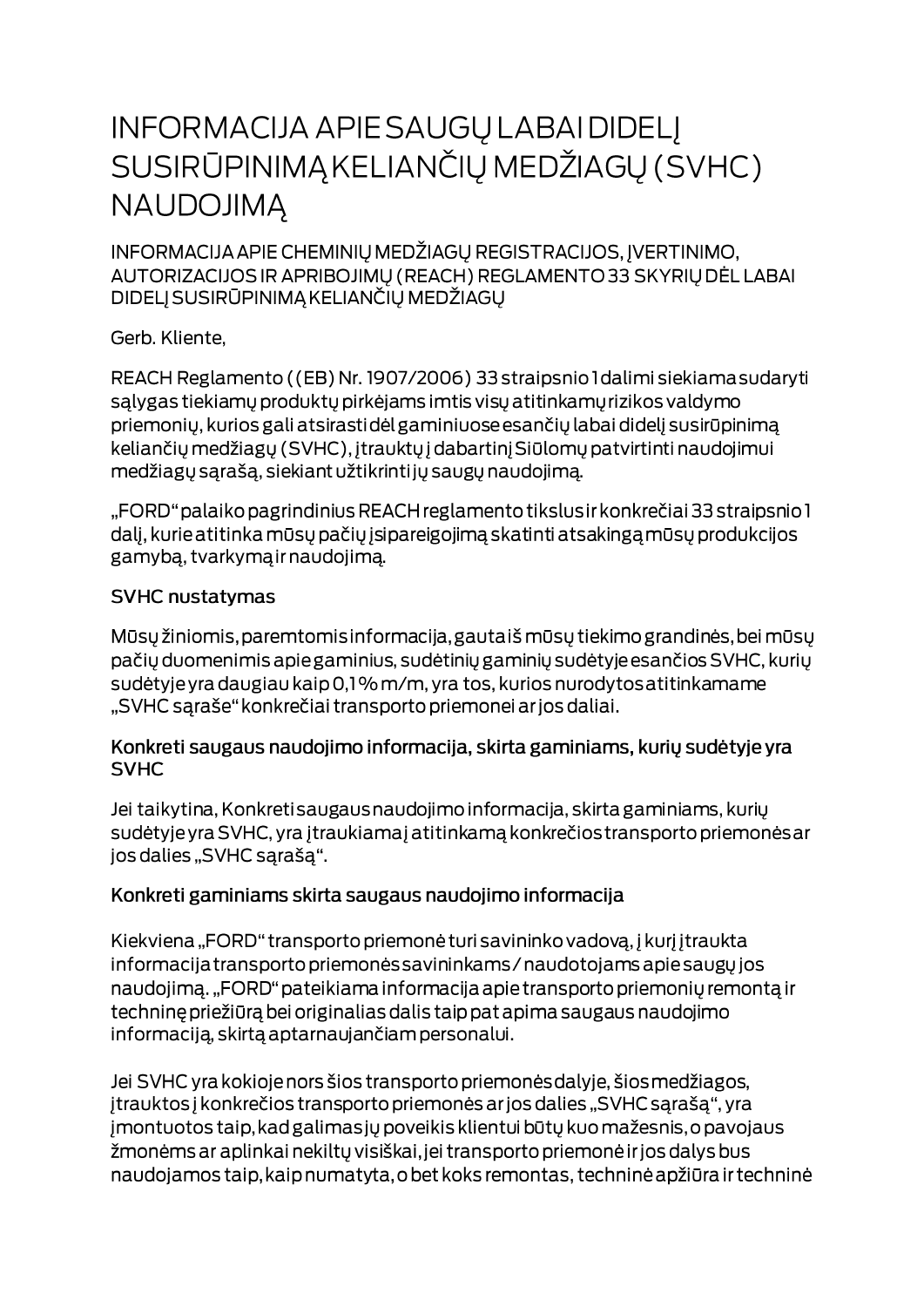priežiūra bus atliekami vadovaujantis šios veiklos techninėmis instrukcijomis ir geriausia bei šiai pramonės šakai į prasta praktika.

Europos Sąjungoje eksploatacijai nebetinkama transporto priemonė gali būti legaliai utilizuojama tik įgaliotoje utilizavimo įmonėje (ATF). Transporto priemonių dalys turėtų būti tvarkomos pagal taikytinus vietinius įstatymus ir vietinių valdžios institucijų nurodymus.

## **Modelis: New Ford Fiesta**

SVHC sarašas, paremtas 2022 m. sausio Id. Europos cheminių medžiagų agentūros (ECHA) Siūlomų patvirtinti naudojimui medžiagų sąrašu

Konkreti saugaus naudojimo informacija, skirta gaminiams, kurių sudėtyje yra SVHC

Nereikalinga jokia saugaus naudojimo informacija – vadovaukitės Bendrąja saugaus gaminių naudojimo informacija.

| <b>Commodity</b>                                                        | <b>REACH SVHCs</b>                                          |
|-------------------------------------------------------------------------|-------------------------------------------------------------|
| <b>A/C Compressor</b>                                                   | Lead[7439-92-1]                                             |
| A/C Lines, Receiver Drier and<br><b>Accumulator</b>                     | Lead[7439-92-1]                                             |
| <b>ABS/ESC Module</b>                                                   | Lead[7439-92-1]                                             |
| <b>Accessories</b>                                                      | 1,2-Dimethoxyethane[110-71-4]                               |
|                                                                         | Lead[7439-92-1]                                             |
| <b>Active and Air Suspension</b>                                        | Lead[7439-92-1]                                             |
| <b>Adaptive Cruise Control</b>                                          | Lead [7439-92-1]                                            |
| <b>Air Brakes</b>                                                       | Lead[7439-92-1]                                             |
| <b>AIS - Air Cleaner and Low</b><br><b>Pressure Ducts</b>               | Lead[7439-92-1]                                             |
| <b>AIS - High Pressure Ducts</b>                                        | Lead[7439-92-1]                                             |
| <b>Alternator</b>                                                       | 4,4'-Isopropylidenediphenol[80-05-7]                        |
|                                                                         | Lead[7439-92-1]                                             |
| Antenna                                                                 | Lead[7439-92-1]                                             |
| <b>Audio and Navigation Head</b><br><b>Units</b>                        | Lead [7439-92-1]                                            |
| <b>Battery</b>                                                          | Lead[7439-92-1]                                             |
| <b>Body Moldings - Roof Rack</b>                                        | Lead[7439-92-1]                                             |
| <b>Body Structure - Die-Cut</b><br><b>Sealers</b>                       | 2-(2H-Benzotriazol-2-yl)-4,6-ditertpentylphenol[25973-55-1] |
| <b>Body Structure - Floor Pan -</b><br><b>Front Floor and Side Sill</b> | 2-(2H-Benzotriazol-2-yl)-4,6-ditertpentylphenol[25973-55-1] |
|                                                                         | Lead[7439-92-1]                                             |
|                                                                         | Refractory ceramic fibres[142844-00-6]                      |
| <b>Body Structure - Floor Pan -</b><br><b>Rear Floor</b>                | Dicyclohexyl-phthalate[84-61-7]                             |
|                                                                         | Lead[7439-92-1]                                             |
| <b>Body Structure - Hood</b><br><b>Assembly (incl Hinge/Supt)</b>       | 2-(2H-Benzotriazol-2-yl)-4,6-ditertpentylphenol[25973-55-1] |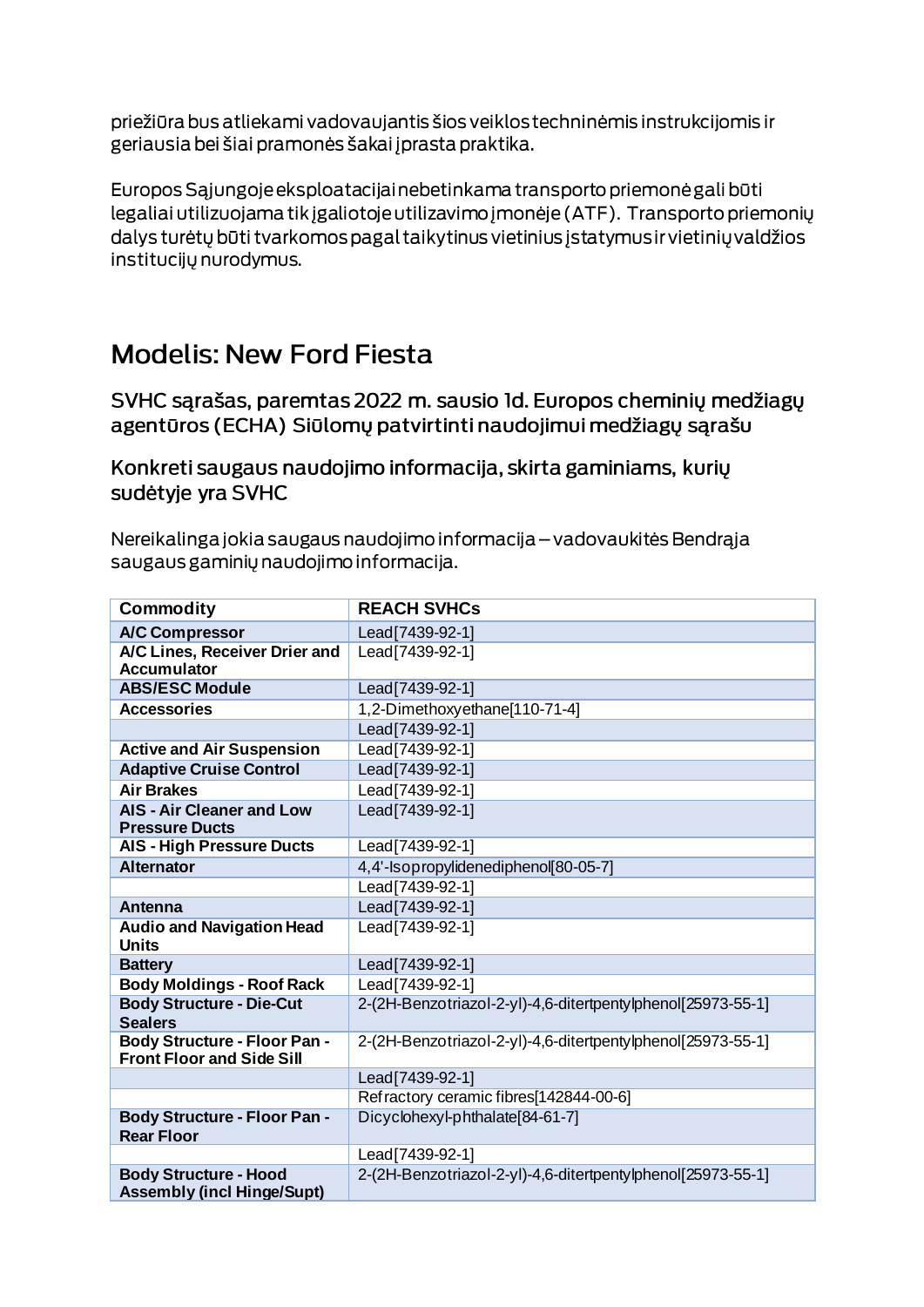| <b>Brake - Parking</b>                                       | 2-(2H-Benzotriazol-2-yl)-4,6-ditertpentylphenol[25973-55-1]   |
|--------------------------------------------------------------|---------------------------------------------------------------|
| <b>Brake Actuation</b>                                       | Lead[7439-92-1]                                               |
| <b>Brake Tubes and Hoses</b>                                 | Lead[7439-92-1]                                               |
| <b>Brakes - Caliper &amp; Anchor</b>                         | Lead[7439-92-1]                                               |
| <b>Brkt Assy (Front, Rear)</b>                               |                                                               |
| <b>Brakes - Drum (Front/Rear)</b>                            | Lead[7439-92-1]                                               |
| <b>Bumpers Beams (Un-</b>                                    | Lead[7439-92-1]                                               |
| <b>Exposed) - Front/Rear</b>                                 |                                                               |
| CCB (IP cross car beam)                                      | Lead[7439-92-1]                                               |
| <b>CHMSL</b>                                                 | Lead[7439-92-1]                                               |
| <b>Cooling Fans</b>                                          | Lead[7439-92-1]                                               |
| <b>Cooling Hoses &amp; Bottles</b>                           | Lead[7439-92-1]                                               |
| <b>EDS Wiring Assembly &amp;</b>                             | Lead[7439-92-1]                                               |
| <b>Components</b>                                            |                                                               |
| <b>Electro/Mechanical Devices</b>                            | Lead[7439-92-1]                                               |
| <b>Electronic Control Panel and</b><br><b>CCH</b>            | Lead[7439-92-1]                                               |
|                                                              | N, N-Dimethylacetamide[127-19-5]                              |
| <b>Electronic Modules -</b>                                  | 1,6,7,8,9,14,15,16,17,17,18,18-                               |
| <b>Amplifiers</b>                                            | Dodecachloropentacyclo[12.2.1.16,9.02,13.05,10]octadeca-7,15- |
|                                                              | diene[13560-89-9]                                             |
| <b>Electronic Modules - Displays</b>                         | Lead[7439-92-1]                                               |
| <b>Electronic Modules - Door</b>                             | Lead[7439-92-1]                                               |
| Zone                                                         |                                                               |
| <b>Electronic Modules -</b>                                  | Lead[7439-92-1]                                               |
| Headlamp                                                     |                                                               |
| <b>Electronic Modules -</b><br><b>Suspension</b>             | Lead[7439-92-1]                                               |
| <b>Electronic Modules - SYNC</b>                             | 2-Methylimidazole[693-98-1]                                   |
|                                                              | Lead[7439-92-1]                                               |
| <b>Engine Water Pumps</b>                                    | Lead[7439-92-1]                                               |
| <b>Evaporator and Blower</b><br><b>Assemby (HVAC Module)</b> | Lead[7439-92-1]                                               |
| <b>FEAD</b>                                                  | Lead[7439-92-1]                                               |
| <b>Fixed Glass</b>                                           | Lead[7439-92-1]                                               |
| <b>Front / Rear Door Trim</b>                                | C,C'-azodi(formamide)[123-77-3]                               |
| <b>Fuel Canister Assembly</b>                                | Lead[7439-92-1]                                               |
| <b>Fuel Lines</b>                                            | Lead [7439-92-1]                                              |
| <b>Fuel Tanks</b>                                            | Lead[7439-92-1]                                               |
| <b>GOR and Radiator Support</b>                              | Lead[7439-92-1]                                               |
| Half Shaft(s)                                                | Lead [7439-92-1]                                              |
|                                                              | Sodium borate, decahydrate[1303-96-4]                         |
| <b>Headlamp / Side Marker</b>                                | Lead[7439-92-1]                                               |
| <b>Headliner / Sunvisor</b>                                  | C,C'-azodi(formamide)[123-77-3]                               |
| <b>Hinges and Checks - Side</b>                              | Cobalt sulphate[10124-43-3]                                   |
| <b>Door</b>                                                  |                                                               |
| <b>I/S Mirror</b>                                            | Lead[7439-92-1]                                               |
| <b>Instrument Cluster</b>                                    | Lead[7439-92-1]                                               |
| <b>Interior Lighting</b>                                     | 4,4'-Isopropylidenediphenol[80-05-7]                          |
| Latches - Hood, Decklid and                                  | Lead[7439-92-1]                                               |
| <b>Liftgate Latches</b>                                      |                                                               |
| <b>Latches - Side Door/Latch</b>                             | 6,6'-Di-tert-butyl-2,2'-methylenedi-p-cresol[119-47-1]        |
| <b>Mini Module</b>                                           |                                                               |
| Locks                                                        | 1,2-Dimethoxyethane[110-71-4]                                 |
|                                                              | Lead[7439-92-1]                                               |
| <b>Mirrors</b>                                               | Lead[7439-92-1]                                               |
| <b>Moonroof</b>                                              | Lead[7439-92-1]                                               |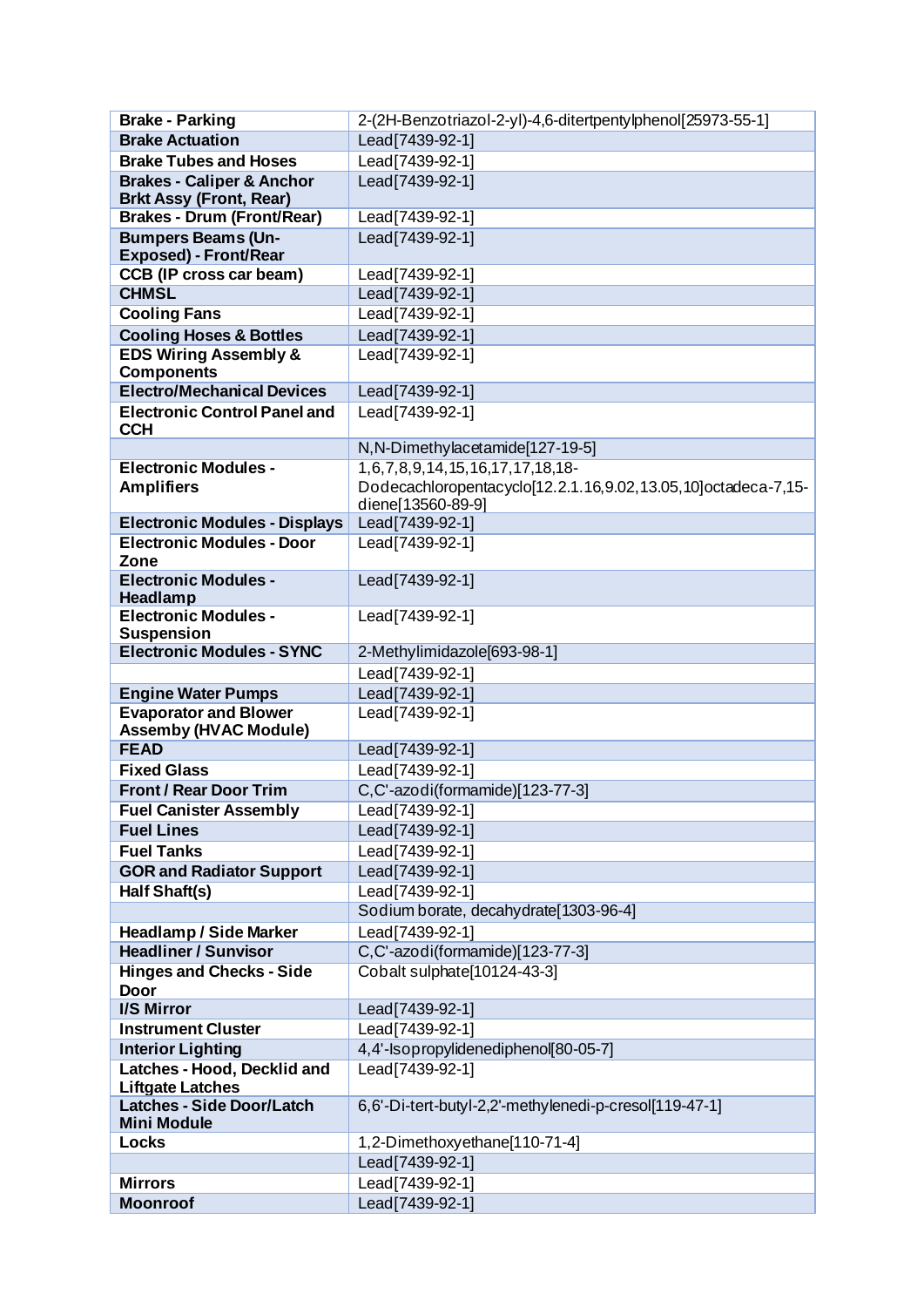| <b>Overhead Console</b>                                        | Lead[7439-92-1]                                                                 |
|----------------------------------------------------------------|---------------------------------------------------------------------------------|
| <b>Park Assist</b>                                             | Lead[7439-92-1]                                                                 |
| <b>PATS Transceiver</b>                                        | Lead[7439-92-1]                                                                 |
| <b>PCV System</b>                                              | Imidazolidine-2-thione[96-45-7]                                                 |
| <b>Pedal Box</b>                                               | 6,6'-Di-tert-butyl-2,2'-methylenedi-p-cresol[119-47-1]                          |
| <b>Powertrain Control Module</b><br>(PCM/EEC/ECM)              | Lead [7439-92-1]                                                                |
| <b>PT Mounts</b>                                               | Lead[7439-92-1]                                                                 |
| <b>PT Sensors</b>                                              | Lead[7439-92-1]                                                                 |
| <b>Rain and Daylight Sensor</b>                                | 1,3,5-Tris(oxiranylmethyl)-1,3,5-triazine-2,4,6(1H,3H,5H)-<br>trione[2451-62-9] |
| <b>Restraint Electronics</b>                                   | Lead[7439-92-1]                                                                 |
| <b>Seat Belts (Front and Rear)</b>                             | Disodium-octaborate[12008-41-2]                                                 |
|                                                                | Lead[7439-92-1]                                                                 |
| <b>Seats - Foam - Cut and Sew</b>                              | Lead [7439-92-1]                                                                |
| <b>Seats - Structures</b>                                      | 1-Methyl-2-pyrrolidone[872-50-4]                                                |
|                                                                | Lead[7439-92-1]                                                                 |
| <b>Shifter Cables/Brackets -</b><br><b>Auto</b>                | 1-Methyl-2-pyrrolidone[872-50-4]                                                |
|                                                                | C,C'-azodi(formamide)[123-77-3]                                                 |
| <b>Shock Absorbers</b>                                         | Lead[7439-92-1]                                                                 |
| <b>Side and Rear Vision (BLIS)</b>                             | Lead[7439-92-1]                                                                 |
| <b>Smart Junction Box &amp; Body</b>                           | Diboron-trioxide[1303-86-2]                                                     |
| <b>Control Module (SPDJB)</b>                                  |                                                                                 |
|                                                                | Lead[7439-92-1]                                                                 |
| <b>Speakers / Tweeters</b>                                     | N, N-Dimethylacetamide[127-19-5]                                                |
| <b>Steering Column</b>                                         | 2-ethylhexyl 10-ethyl-4,4-dioctyl-7-oxo-8-oxa-3,5-dithia-4-                     |
|                                                                | stannatetradecanoate[15571-58-1]                                                |
|                                                                | Lead[7439-92-1]                                                                 |
| <b>Steering Gear and Linkage</b>                               | Lead[7439-92-1]                                                                 |
| <b>Steering Wheel, Drive Air Bag</b><br><b>Suspension Link</b> | Lead[7439-92-1]                                                                 |
| <b>Components</b>                                              | Lead [7439-92-1]                                                                |
| <b>Switches - General Use</b>                                  | Lead[7439-92-1]                                                                 |
| Switches - Headlamp.                                           | 2-Methyl-1-(4-methylthiophenyl)-2-morpholinopropan-1-                           |
| <b>Window &amp; Door</b>                                       | one[71868-10-5]                                                                 |
|                                                                | 4,4'-Isopropylidenediphenol[80-05-7]                                            |
|                                                                | Lead[7439-92-1]                                                                 |
| <b>Switches - Steering Column</b>                              | 4,4'-Isopropylidenediphenol[80-05-7]                                            |
| <b>Taillamp / Redundant</b>                                    | Lead[7439-92-1]                                                                 |
| <b>Temperature Sensors -</b><br><b>Climate</b>                 | 1,3,5-Tris(oxiranylmethyl)-1,3,5-triazine-2,4,6(1H,3H,5H)-<br>trione[2451-62-9] |
|                                                                | Lead[7439-92-1]                                                                 |
| <b>Tires</b>                                                   | Lead[7439-92-1]                                                                 |
| <b>TMK and Tools</b>                                           | Lead[7439-92-1]                                                                 |
| <b>TPMS</b>                                                    | Lead[7439-92-1]                                                                 |
| <b>Transmission - Auto</b>                                     | Imidazolidine-2-thione[96-45-7]                                                 |
|                                                                | Lead[7439-92-1]                                                                 |
| <b>Transmission - Manual</b>                                   | Lead[7439-92-1]                                                                 |
| <b>Transmission (Auto) -</b>                                   | Lead[7439-92-1]                                                                 |
| <b>Lines/Tubes (Oil Cooler)</b>                                |                                                                                 |
| <b>Underbody Shields and</b><br><b>Wheel Liners</b>            | 6,6'-Di-tert-butyl-2,2'-methylenedi-p-cresol[119-47-1]                          |
| <b>Window Regulator</b>                                        | Lead[7439-92-1]                                                                 |
| <b>Wiper Assembly (Rear, Front)</b>                            | 4,4'-Oxydianiline[101-80-4]                                                     |
| & Washer System                                                |                                                                                 |
|                                                                | Imidazolidine-2-thione[96-45-7]                                                 |